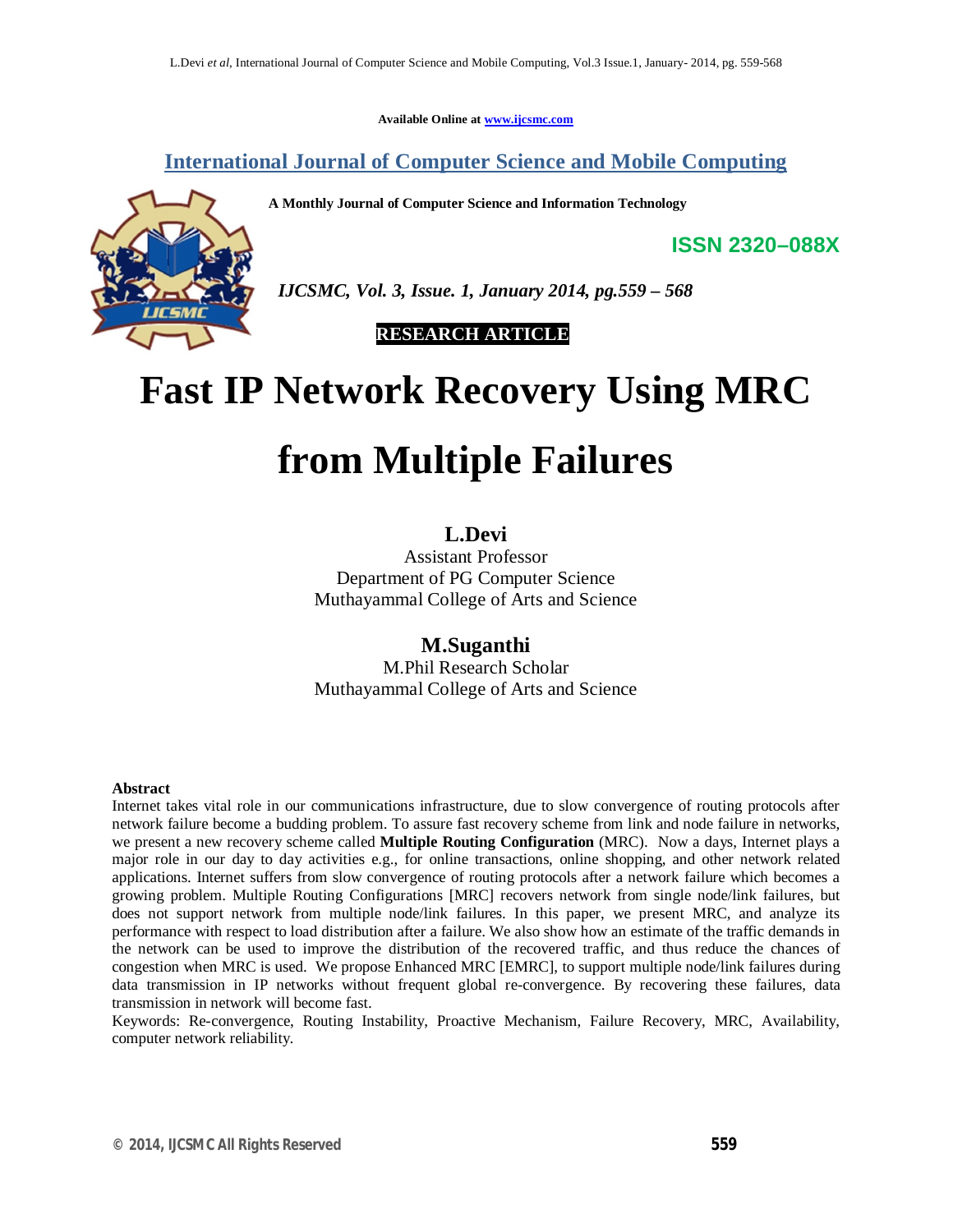## **Introduction**

The demand on the Internet has been increased by transforming it from a special purpose network to a common platform for many online services such as online transactions, entertainment and for other e-commerce applications. Internet suffers from slow convergence of routing protocols after a network failure. The central goal in the Internet is the ability to recover from failures [1]. Generally in IP networks, when a node/link failure occurs, the IGP routing protocols like OSPF are used to update the forwarding information based on the changed topology and the updated information is distributed to all routers in the network domain and each router individually calculates new valid routing tables. The IGP convergence process is slow, as it is reactive i.e., it reacts to a failure after it has happened, and global i.e., it involves all the routers in the domain. This global IP re-convergence is a time consuming process, and a link/node failure is followed by a period of routing instability which results in packet drop. This phenomenon has been studied in both IGP [2] and BGP context [3], and has an adverse effect on real-time applications [4]. Though the different steps of the convergence of IP routing, i.e., detection, dissemination of information and shortest path calculation has been optimized, the convergence time is still too large for applications with real time demands [5]. Since most network failures are short lived [6], too rapid triggering of the reconvergence process can cause route flapping. Multiple Routing Configurations [MRC] [7] is a proactive and local protection mechanism that allows fast recovery. When a failure is detected, MRC forwards the packets over pre-configured alternative next-hops immediately. Since no global re-routing is performed, fast failure detection mechanisms like fast hellos or hardware alerts can be used to trigger MRC without compromising network stability [8]. The shifting of recovered traffic to the alternative link may lead to congestion and packet loss in parts of the network [9].

#### **MRC Overview**

MRC is based on building a small set of backup routing configurations that are used to route recovered traffic on alternate paths after a failure. The backup configurations differ from the normal routing configuration in that link weights are set so as to avoid routing traffic in certain parts of the network.

MRC approach is threefold:

i. We create a set of backup configurations.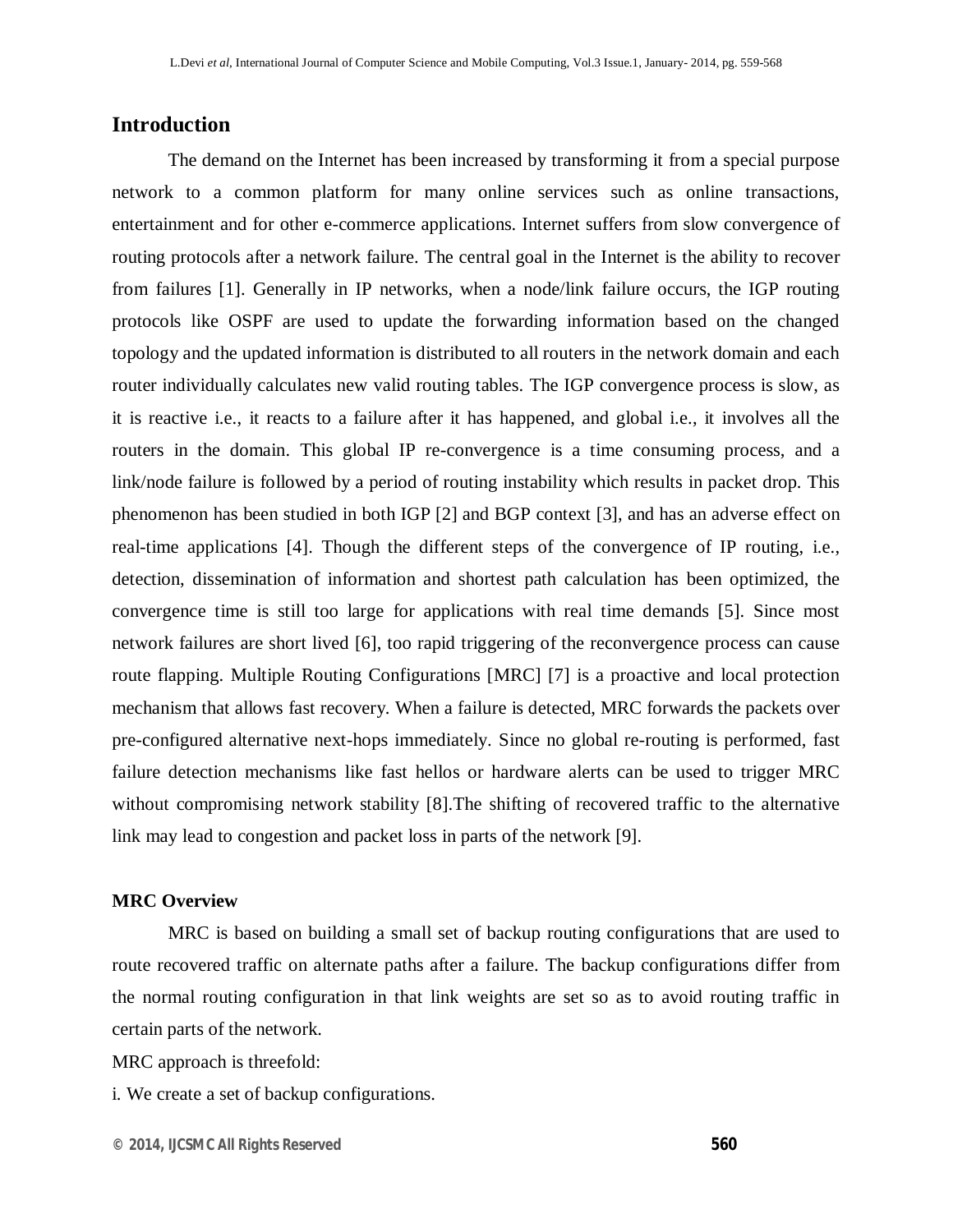ii. A standard routing algorithm like OSPF is used to calculate configuration specific shortest paths and create forwarding tables in each router.

iii. We design a forwarding process that takes advantage of the backup configurations to provide fast recovery from a component failure.

### **Background Work**

Each IP router normally maintains a primary forwarding port for a destination(prefix). When a failure occurs, some of the primary ports could point to the damaged link/node and become unusable. The idea of IPFRR is to proactively calculate backup ports that can be used to replace primary ports temporarily until the subsequent route recalculation is completed. Figure 1 shows an example with node 1 as the A simple scheme related to IPFRR is equal cost multipaths (ECMP), where a number of paths with the same cost are calculated for each source/destination pair [13]. The failure on a particular path can be handled by sending packets along an alternate path. This approach has been implemented in practical networks. However, an equal cost path may not exist in certain situations (such as in a ring), thus ECMP cannot guarantee 100% failure recovery [7].

The condition ensures that packets do not loop back to *S*. Similar to ECMP, this scheme does not guarantee 100% failure recovery since a node may not have such a neighbor. In [15], a scheme is proposed to set up a tunnel from node *S* to node *Y* that is multiple hops away. The alternate path to a destination *D* is from *S* to *Y* then to *D*. This guarantees 100% failure coverage. The extra cost is the maintenance of many tunnels and potential fragmentation when the IP packet after encapsulation is longer than the maximum transmission unit (MTU) [16]. removing any of these links forces the packets to go back to *S*. Therefore, the failure of any key links can be inferred by *S* at a deflected packet. To provide an alternate path, FIR removes the key links and runs shortest path routing from *S* to *D*. FIR is extended to cover single-node failures in [18]. FIR also supports ECMP. Our scheme and FIR share similar ideas. The difference is: we develop a different algorithm that does not have any assumptions on the primary paths (E.g., the primary paths can be either shortest or non-shortest); and our algorithm supports generic multi-path routing where the paths could have different costs.

An algorithm called multiple routing configuration (MRC) is presented in. The scheme lets each router maintain multiple routing tables (configurations). After a failure is detected, the routers search for a configuration that is able to bypass the failure. After that, the index of the selected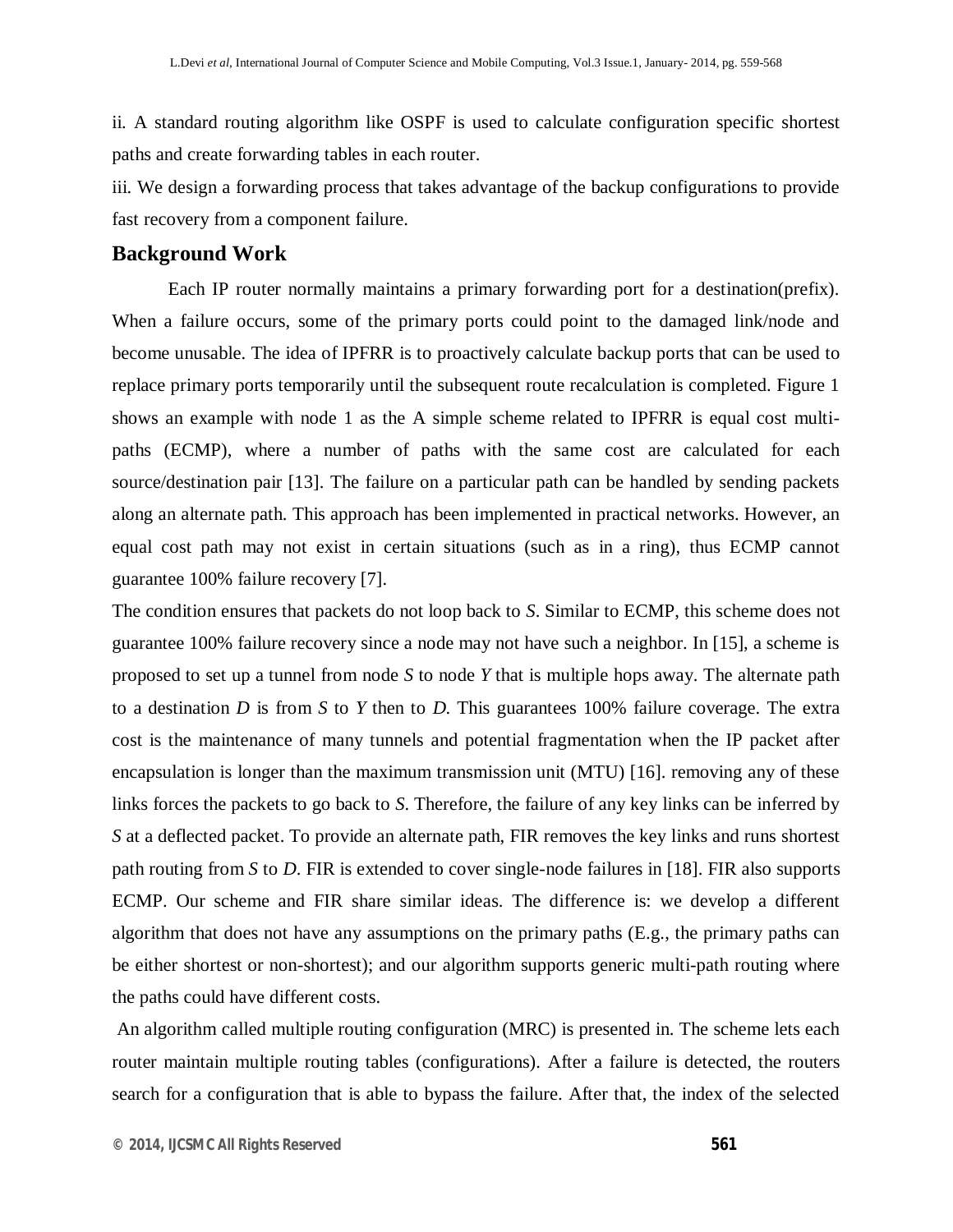configuration is inserted into packet headers to notify each router which table to use. MRC achieves 100% failure coverage. The overhead of MRC is maintaining multiple routing tables and adding an extra index to packet headers. Recently, an inspiring work is done on path diversity, which discusses how to find multiple paths between source/destination pairs using routing deflection. The authors derive three neat conditions that achieve generic path diversity. Although the scheme is not designed for a specific application, it is shown to be promising for failure recovery. In this stage, directly using the scheme cannot guarantee 100% failure coverage.

# **Enhanced Multiple Routing Configurations**

#### **Motivation**

Even though the MRC provides an elegant and powerful hybrid routing framework, it doesn't protect the network from multiple failures and MRC is expensive as it requires more number of backup configurations. Hence, EMRC is designed to support multiple failures by utilizing time slot mechanism and less number of backup configurations.

#### **Basic idea of EMRC**

The basic idea of EMRC is as follows: Each source to destination transmission maintains original route. First shortest path is taken as an original route. These shortest paths are calculated by using the OSPF algorithm. Initially, data packets will be transmitted using this original route. In this source to destination transmission, any sudden occurrence of node or link failure happens, total transmission is collapsed. At this time EMRC uses the timeslot mechanism. If a failure is occurred we will give the timeslot, means give some time to failure recovery before changing the route. Within the timeslot, if the failure is recovered then data is transmitted by using the original route only and if the failure is not recovered, then the data is transmitted by using the backup route and send the probing for failure recovery. During the backup route transmission, if failure is recovered, then backup route transmission is stopped and again reuses the original route. By reusing the original route we can improve the fastness of routing, since the backup route is longer than the original route.

#### **EMRC Approach**

EMRC is a threefold approach. First, a set of backup configurations are created, such that every network component is excluded from packet forwarding in one configuration. Second, for each configuration, a routing algorithm like OSPF is used to calculate configuration specific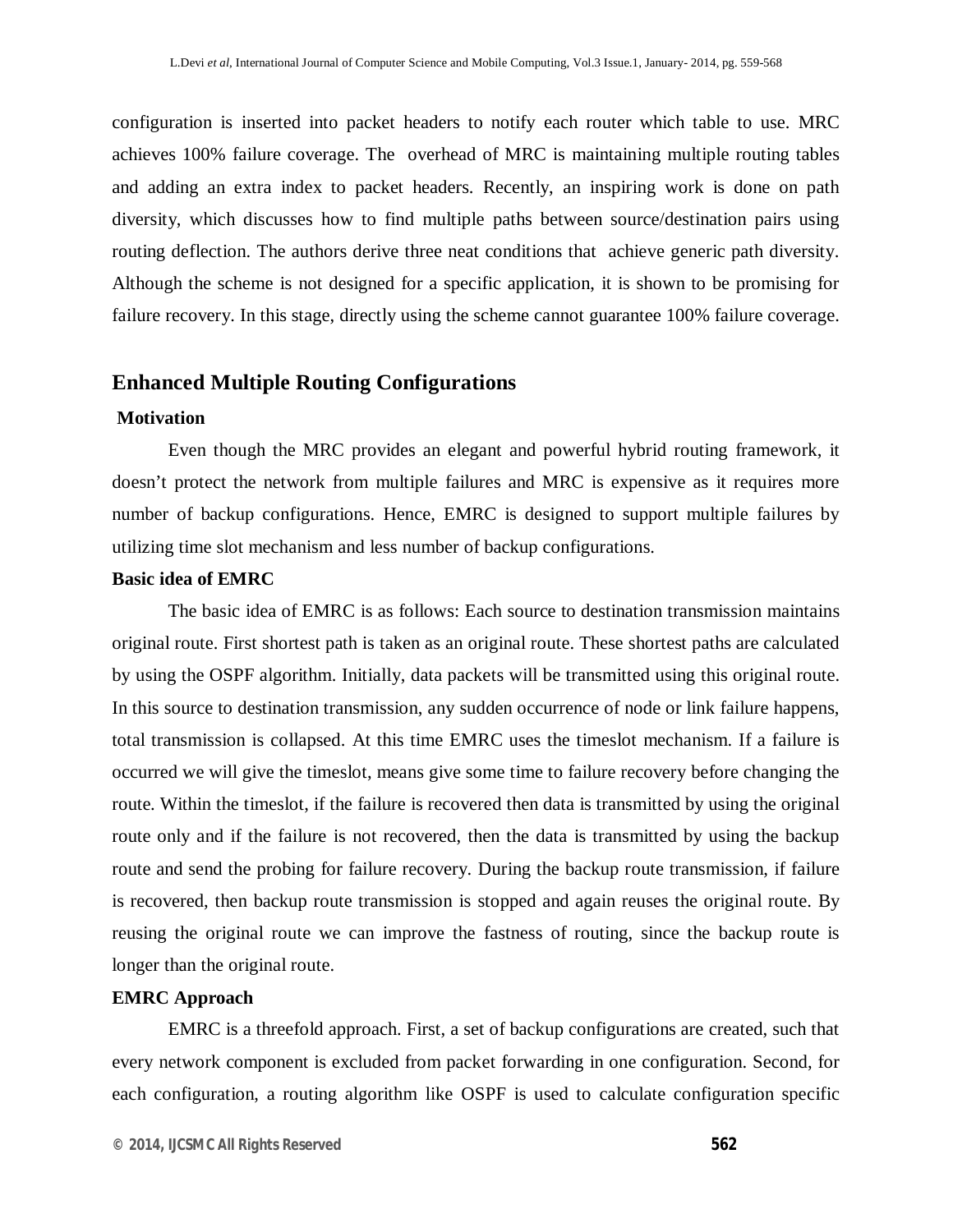shortest paths and create forwarding tables in each router. Third, a forwarding process is designed which uses the backup configurations to provide fast recovery from a component failure.

#### **Proposed Scheme**

We present a new scheme for handling link and node failures in IP networks. Multiple Routing Configurations (MRC) is a *proactive* and *local* protection mechanism that allows recovery in the range of milliseconds MRC allows packet forwarding to continue over pre-configured alternative next-hops immediately after the detection of the failure. Using MRC as a first line of defense against network failures, the normal IP convergence process can be put on hold. This process is then initiated only as a result of non-transient failures. Since no global re-routing is performed, fast failure detection mechanisms like fast hellos or hardware alerts can be used to trigger MRC without compromising network stability. MRC guarantees recovery from any single link or node failure, which constitutes a large majority of the failures experienced in a network. MRC makes no assumptions with respect to the *root cause of failure*, e.g., whether the packet forwarding is disrupted due to a failed link or a failed router. The main idea of MRC is to use the network graph and the associated link weights to produce a small set of back-up network configurations. MRC assumes that the network uses shortest path routing and destination based hop-by-hop forwarding. This gives great flexibility with respect to how the recovered traffic is routed. The backup configuration used after a failure is selected based on the failure instance, and thus we can choose link weights in the backup configurations that are well suited for only a subset of failure instances.

#### **Generating Backup Configurations**

MRC configurations are defined by the network topology, which is the same in all configurations, and the associated link weights, which differ among configurations. We formally represent the network topology as a graph  $G = (N, A)$ , with a set of nodes N and a set of unidirectional links (arcs) A. In order to guarantee single-fault tolerance, the topology graph G must be bi-connected. In generating backup configuration we will first detail the requirements that must be put on the backup configurations used in MRC. Then we propose an algorithm that can be used to automatically create such configurations. The algorithm will typically be run once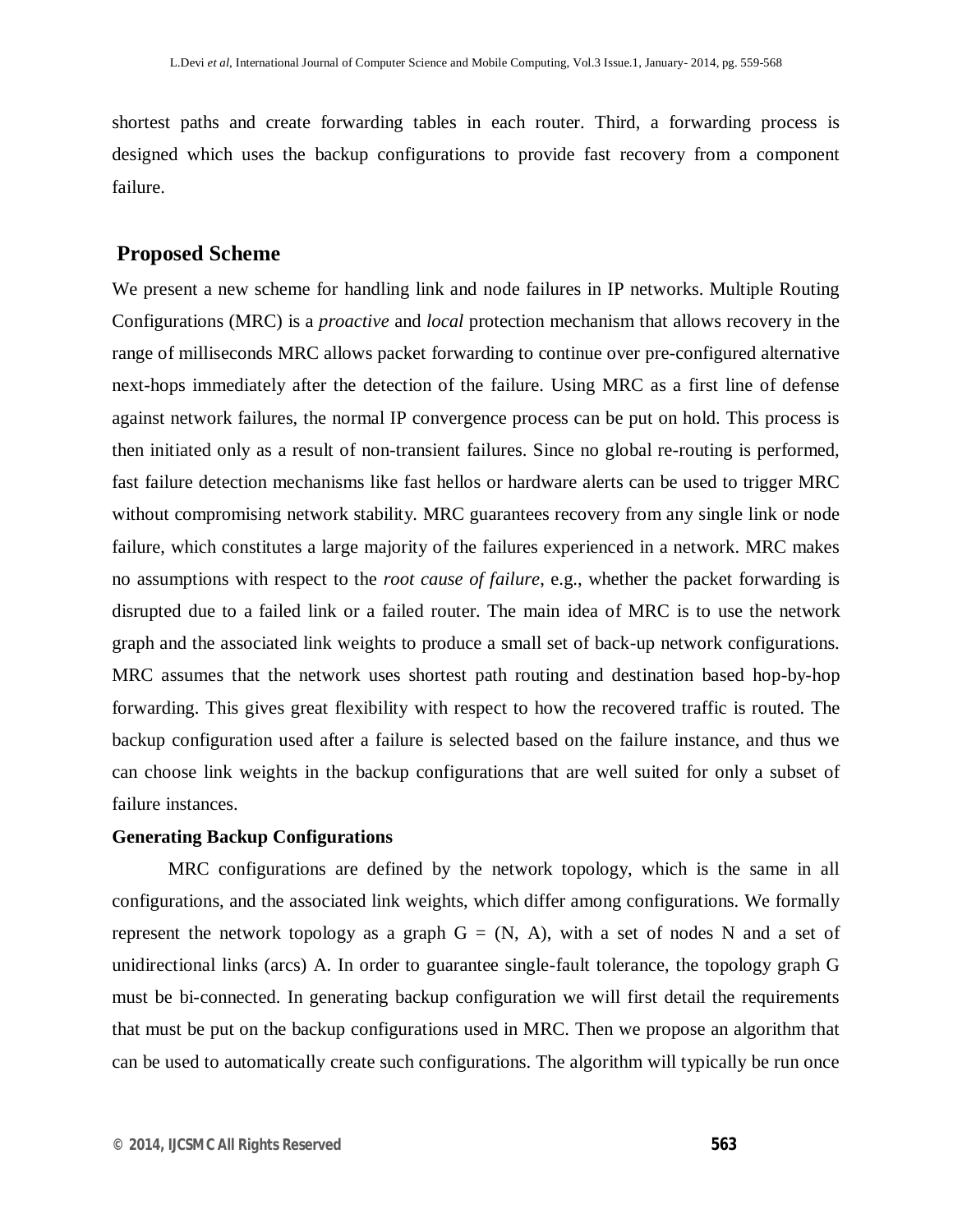at the initial start-up of the network, and each time a node or link is permanently added or removed.

#### **Algorithm 1**

#### **Creating backup configurations.**

start

```
for i \in \{1 \ldots n\} do
Ci \leftarrow (G, w0)Si \leftarrow \emptysetBi \leftarrow Ciend 
Q n \leftarrow NQa \leftarrow \emptyseti \leftarrow 1while Qn \neq \emptyset do
u \leftarrow \text{first (Qn)}i \leftarrow iend
```
#### **Recovery Load Distribution**

MRC recovery is local, and the recovered traffic is routed in a backup configuration from the point of failure to the egress node. This shifting of traffic from the original path to a backup path affects the load distribution in the network, and might lead to congestion. In our experience, the effect a failure has on the load distribution when MRC is used is highly variable. In this section, we describe an approach for minimizing the impact of the MRC recovery process on the post failure load distribution. If MRC is used for fast recovery, the load distribution in the network during the failure depends on three factors

**Load-aware backup configurations Start for**  $i \in \{1 \ldots n\}$  **do**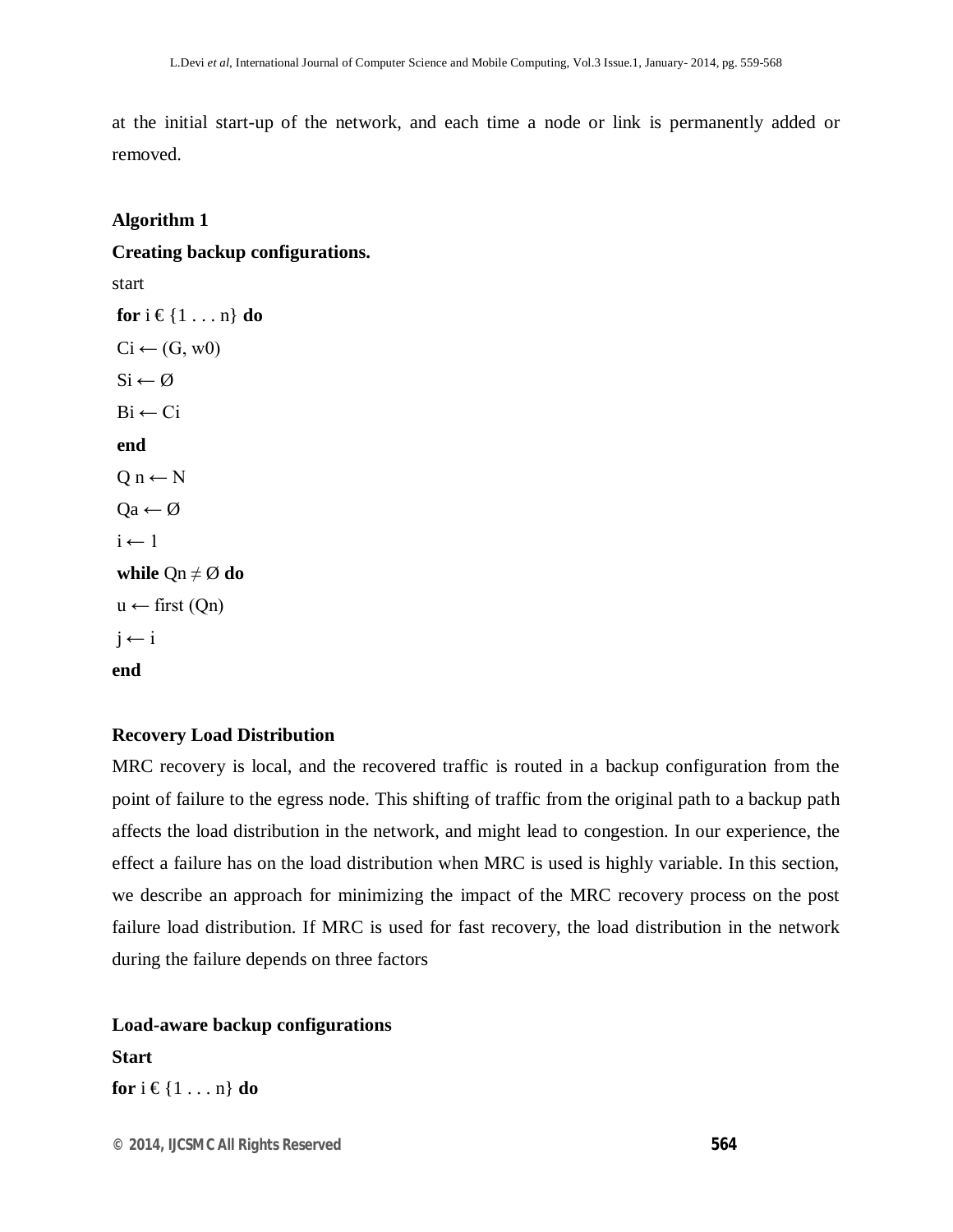```
\text{Ci} \leftarrow (\text{G}, \text{w0})S_i \leftarrow \emptysetend 
Qn \leftarrow Nassign_CT (Qn, γ, ascending) 
Qa \leftarrow \emptysetwhile Q n \neq \emptyset do
u \leftarrow \text{first (Qn)}i = CT(u)j \leftarrow ii \leftarrow (i \mod n) + 1until u €Si or i=jif u not € Si then 
Give up and abort 
end
```
# **4. Result Analysis**

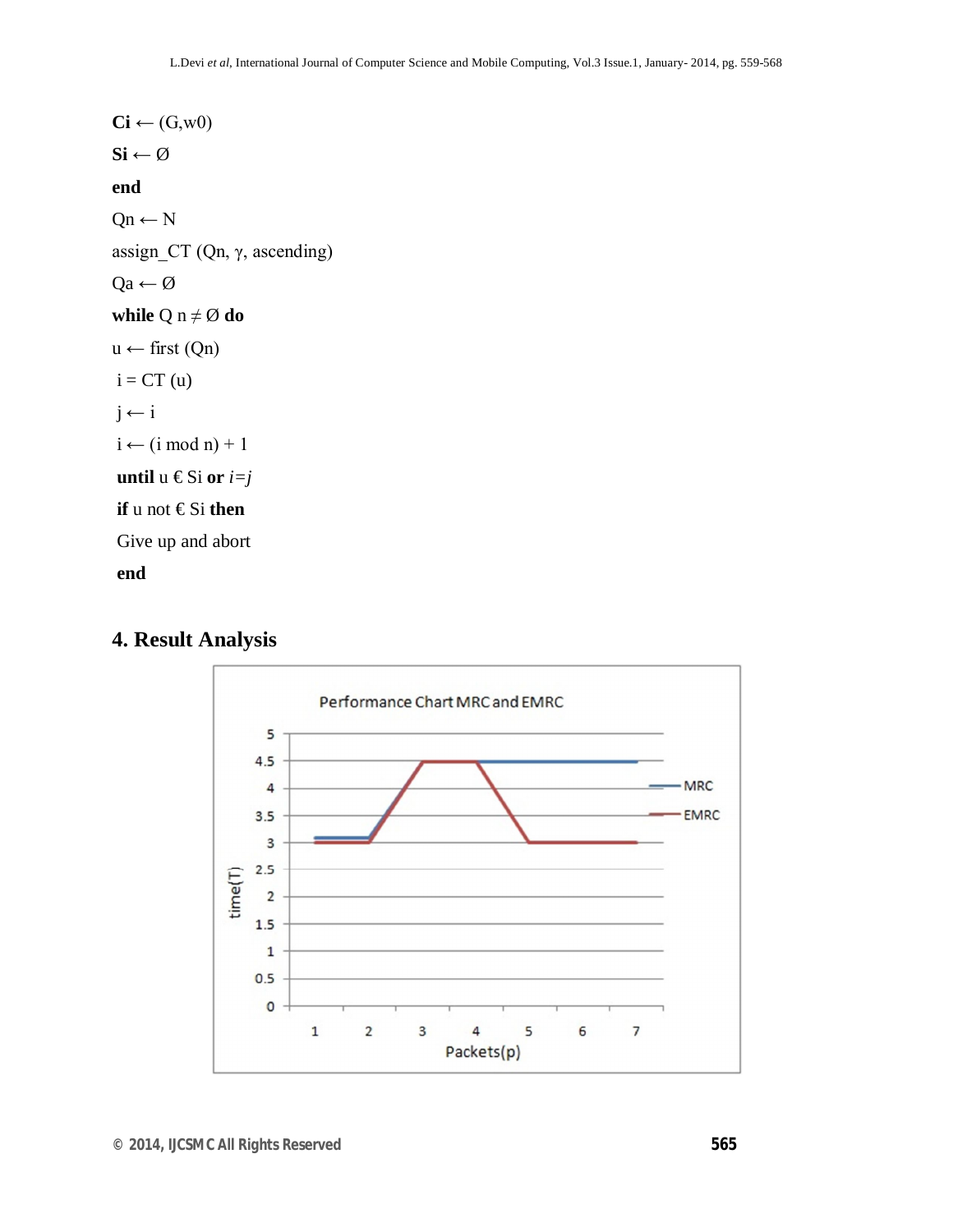In this graph, X-axis represents the number of packets transmitted in the network and Y-axis represents the average time taken for each packet transmission in seconds. The graph shows that the average time taken for each packet transmission in MRC is more than that of in EMRC which shows that the EMRC scheme is more efficient than the MRC scheme.

# **Conclusions**

We have presented Multiple Routing configurations as an approach to achieve fast recovery in IP networks. MRC is based on providing the routers with additional routing configurations, allowing them to forward packets along routes that avoid a failed component. MRC guarantees recovery from any single node or link failure in an arbitrary bi-connected network. By calculating backup configurations in advance, and operating based on locally available information only, MRC can act promptly after failure discovery.

MRC operates without knowing the root cause of failure, i.e., whether the forwarding disruption is caused by a node or link failure. This is achieved by using careful link weight assignment according to the rules we have described. The link weight assignment rules also provide basis for the specification of a forwarding procedure that successfully solves the last hop problem.

During this transmission at any time, if the original route is recovered, data transmission using backup route is stopped and again shifted to the original route. By using this configuration one can improve the fastness of failure recovery and data transmission. EMRC thus achieves fast recovery with a very limited performance penalty.

EMRC does not take any measures towards a good load distribution in the network in the period when traffic is routed on the recovery paths. Existing work on load distribution in connectionless IGP networks has either focused on the failure free case or on finding link weights that work well both in the normal case and when the routing protocol has converged after a single link failure.

In spite of these encouraging results, this configuration is not to explain some of the issues those are like that this configuration can't develop for some multiple data failures at a time like occurrence of isolated nodes. It is recovered by improving the efficiency of isolated nodes by using the isolated links as restricted links.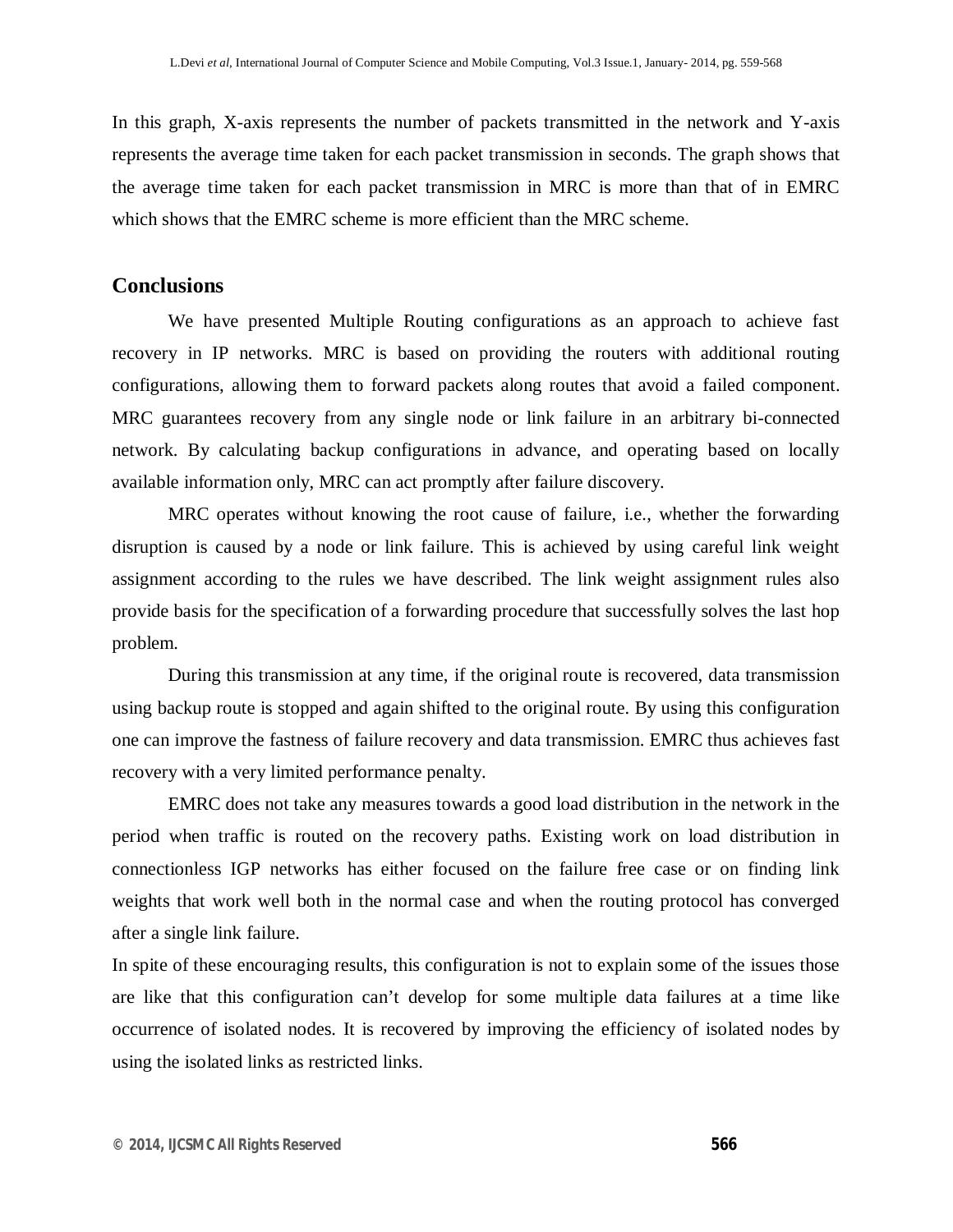# **References**

[1] D. Clark. "The design philosophy of the DARPA internet protocols." in Proc. SIGCOMM '88, 1988, pp. 106-114.

[2] A. Basu and J.G. Riecke. "Stability issues in OSPF routing." in Proc. ACM SIGCOMM, 2001, pp. 225–236.

[3] C. Labovitz, A. Ahuja, A. Bose, and F. Jahanian. (2001, June). "Delayed internet routing convergence." IEEE/ACM Trans. Networking, 9(3), pp. 293–306.

[4] C. Boutremans, G. Iannaccone and C. Diot. "Impact of link failures on VoIP performance." in Proc. Int. Workshop on Network and Operating System Support for Digital Audio and Video, 2002, pp. 63-71.

[5] P. Francois, C. Filsfils, J. Evans and O. Bonaventure. (July 2005). "Achieving sub-second IGP convergence in large IP networks." SIGCOMM Comput. Commun. Rev. 35(3), pp. 35-44.

[6] A. Markopoulou, G. Iannaccone, S. Bhattacharyya, C.N. Chuah and C. Diot, (August 2008).

"Characterization of failures in an IP backbone network," IEEE/ACM Trans. Netw. 16(4) pp. 749-762.

[7] A. F. Hansen, T. Cicic, S. Gjessing, A. Kvalbein, and O. Lysne. (April 2009). "Multiple Routing Configurations For Fast IP Network Recovery," IEEE/ACM Trans. Netw. 17(2), pp. 473-48.

[8] Basu.A and J. G. Riecke, "Stability issues in OSPF routing," in *Proceedings of SIGCOMM*, San Diego, California, USA, Aug. 2001, pp. 225–236.

[9] Boutremans.C, G. Iannaccone, and C. Diot, "Impact of link failures on VoIP performance," in *roceedings of International Workshop on Network and perating System Support for Digital Audio and Video*, 2002, pp. 63–71

[10] Clark.D.D "The design philosophy of the DARPA internet protocols," *SIGCOMM, computer Communications Review*, vol. 18, no. 4, pp. 106–114, Aug. 1988.

[11] Francois.P, C. Filsfils, J. Evans, and O.Bonaventure, "Achieving sub-second IGPconvergence in large IP networks," *ACM SIGCOMM Computer Communication Review*, vol.35, no. 2, pp. 35 – 44, July 2005.

[12] Labovitz.C, A. Ahuja, A. Bose, and F. Jahanian, "Delayed Internet Routing Convergence," *IEEE/ACM Transactions on Networking*, vol. 9, no. 3, pp. 293–306, June2001.